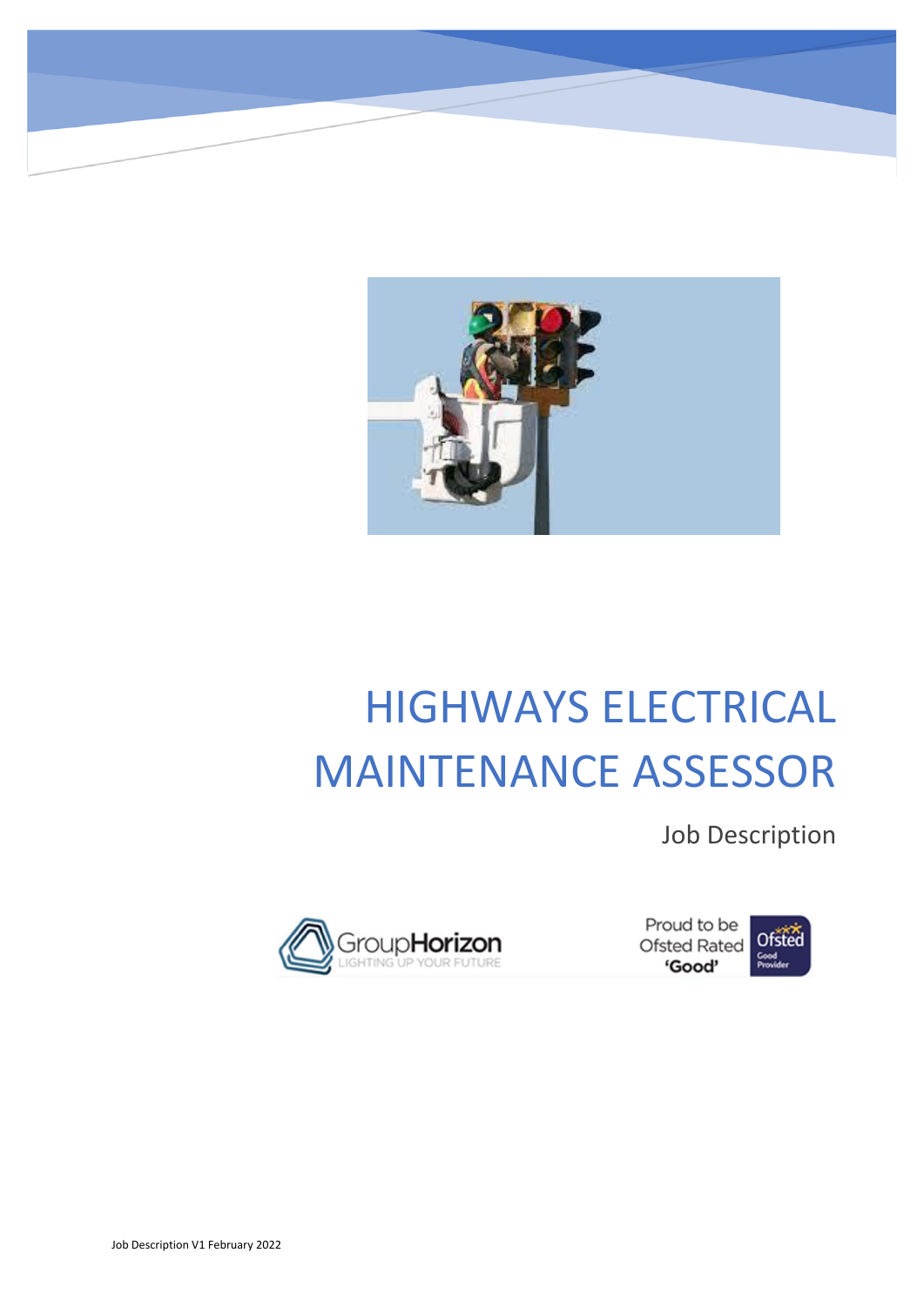# Job Title: Highways Electrical Maintenance Assessor/Tutor

| Location: | National position                                              |
|-----------|----------------------------------------------------------------|
| Status:   | Temp to Perm (3-6 Months)                                      |
| Salary:   | Depending on qualifications and experience up to £30k PA (FTE) |

# Position Purpose:

To take the responsibility of training recruited Apprentices at various stages in their career and support them through the learning journey to a successful endpoint assessment.

To develop, implement and manage for monitoring and implementing compliance with the Company's Standards. To maintain and improve the Company OFSTED grade, quality certifications and direct claim status. This will include supporting inspections and audits conducted by external agencies and to support the self-assessment process to promote quality improvement throughout the company.

To carry out Knowledge based assessments and Skills/Behaviours assessments To build support apprentices to maintain HERS portfolios and complete workbooks To upload portfolio's and provide support to the apprentices To give feedback and review each apprentice, including their employer in these meetings. Support apprentices with the Requirements of NHSS8 and HERS processes and compliance

# Qualifications:

- L4 Award in Preparing to Teach in the lifelong learning sector or equivalent
- Level 2 Maths and English
- A1/Assessing Vocational Achievement awards or equivalent
- Effective written and verbal communication skills
- Ability to listen/observe/acknowledge and feedback
- Effective use of ICT
- Technical qualifications
	- o Level 2 Certificate in Highway Electrical Work
	- o Level 3 Diploma in Highways Electrical Work
- G39 or experience of working near live power.

# Operational skills and experience:

Have transferable skills, experience, and technical knowledge across all of the highways electrical sub-sector areas:

- Health, Safety & Environmental
- Planning, Preparing, and organising works



Proud to be **Ofsted Rated** 'Good'

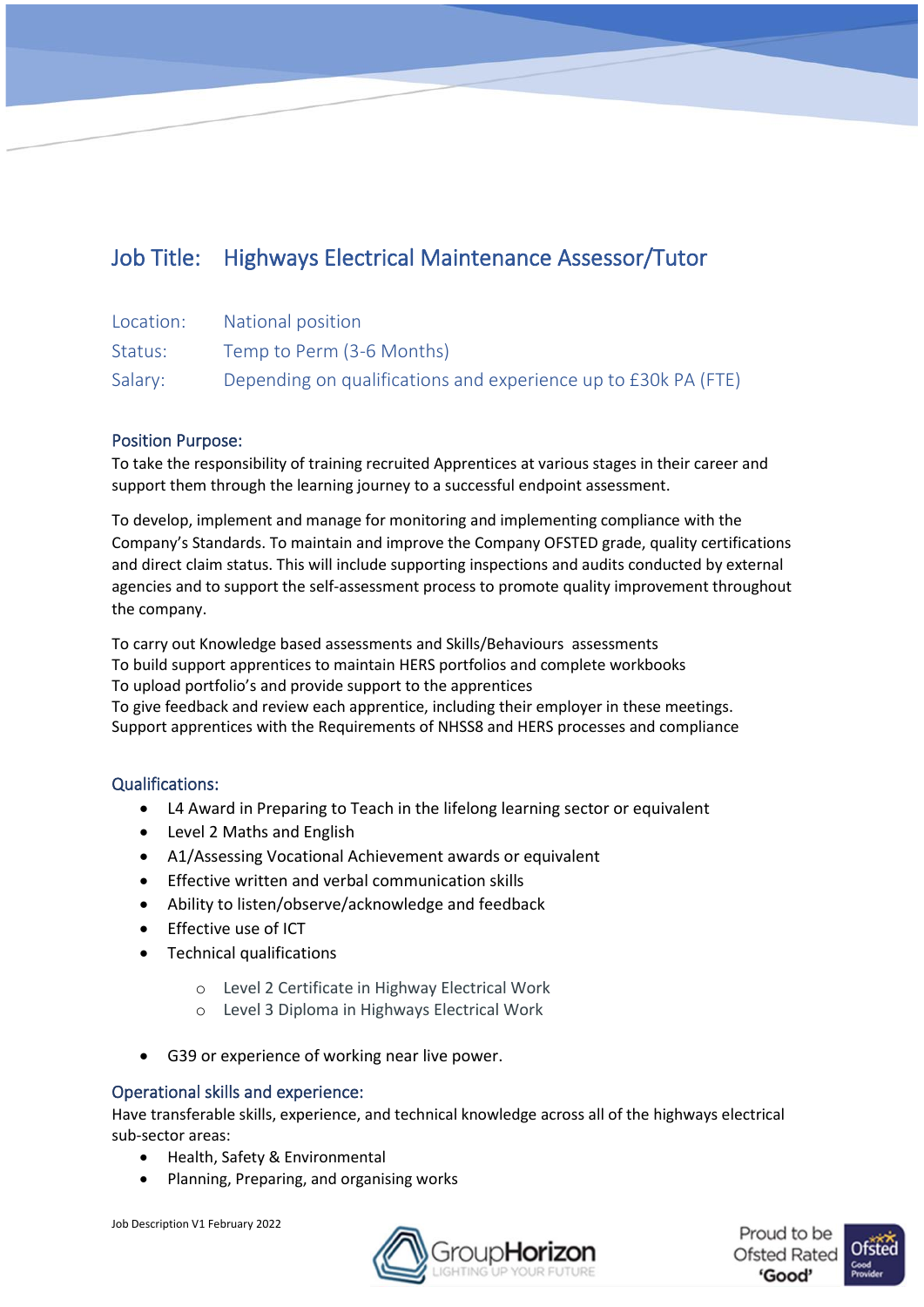- Highway electrical equipment systems
- Installation techniques
- Maintenance techniques
- Emergency attendance
- Communication and Electrical Qualification / Experience
- Have Knowledge on NHSS8 and HERS

To support students in achieving their learning goals through:

- Demonstrating practical applications of vocational programmes.
- Conducting work-based observations and assessments.
- Adapting/developing appropriate learning materials.
- Tutoring, including on-line support.
- Recording and providing feedback to students on progress in their programme of learning.
- Assisting learners to complete work books and build up a portfolio of evidence for assessment.
- Facilitating workshops for learners.
- Communication with employers throughout the time of the apprenticeship.

To maintain records to track student achievement and performance on all aspects of the standard (Maths & English, ICT).

To complete registers, maintain course and student files and all other administrative duties associated with effective subject and course delivery.

To provide timely feedback on student progress and achievement.

To provide information, advice and guidance relating to progression opportunities.

To contribute to the review and evaluation of curriculum programmes, self-assessment, and the implementation of effective quality improvement plans.

To assist with the promotion and marketing of GHL.

To share best practice and resources in training, learning and assessment.

To participate in and attend course/subject company team meetings.

To prepare, maintain and monitor the training/workplace environment to meet Health & Safety standards.

To take appropriate responsibility for the safeguarding and promotion of the welfare of children and/or vulnerable adults.

To take appropriate responsibility for the Prevent Duty

To work at any of the company/employer sites on a temporary or indefinite basis.



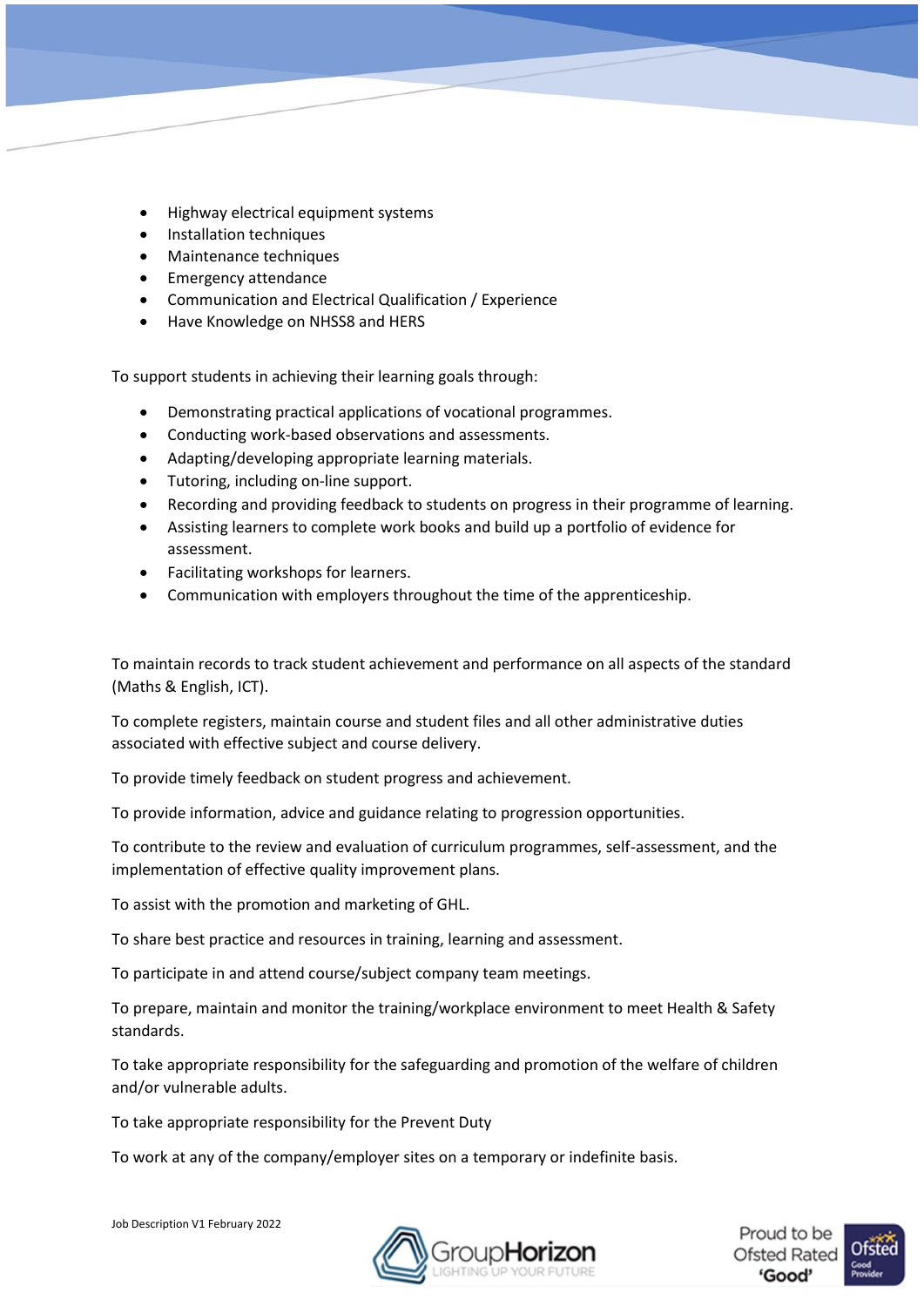To undertake such duties as are reasonably allocated, appropriate to the grade of the post.

# *SAFEGUARDING STATEMENT*

*Group Horizon Ltd (GHL) is committed to safeguarding and promoting the welfare of children, young people and vulnerable adults and expects all staff to share this commitment.* 

*The successful candidate for this appointment will be required to apply for an Enhanced Disclosure through the Disclosure & Barring Scheme. Further information on the Disclosure process can be found at: www.gov.uk/disclosure-barring-service-check.* 

#### *PREVENT DUTY*

*Group Horizon ltd is committed to working in partnership, which in the context of Prevent means being part of, and working with, a multidisciplinary support network, drawn from within and beyond our organisation, with each partner having a different role to play in preventing learners from being drawn into extremism*

#### *DATA PROTECTION AND CONFIDENTIALITY*

*All staff are responsible for ensuring that any personal data which they hold is kept securely; personal information is not disclosed either orally or in writing or accidentally or otherwise to any unauthorised third party; and personal data is only used for the purpose for which it is being held.* 

#### *EQUAL OPPORTUNITIES*

*Group Horizon is an equal opportunities employer and is committed to diversity and inclusion.*

*It is the responsibility of the post holder to promote equal opportunity and recognition of diversity throughout the Company.* 

# *HEALTH AND SAFETY*

*The post holder will be required to:* 

- *Promote health, safety, and welfare throughout the Company*
- *Undertake their duties and responsibilities in full accordance with the Company's Health & Safety Policy and Procedures.*
- *Take responsible steps to safeguard their own safety and that of others with whom they work.*

# **TERMS AND CONDITIONS**

*Offers of employment are subject to a satisfactory reference, an employment check under the Asylum and Immigration Act 1996 and where needed, a satisfactory Enhanced CRB Disclosure*

*Group Horizon is an Equal Opportunities employer and will not discriminate in any area of employment, or in the provision of its services to the public and accepts its responsibilities to comply with all relevant legislation including the Sex Discrimination Acts 1975 and 1986, the Equal Pay Act* 



Proud to be **Ofsted Rated** Good